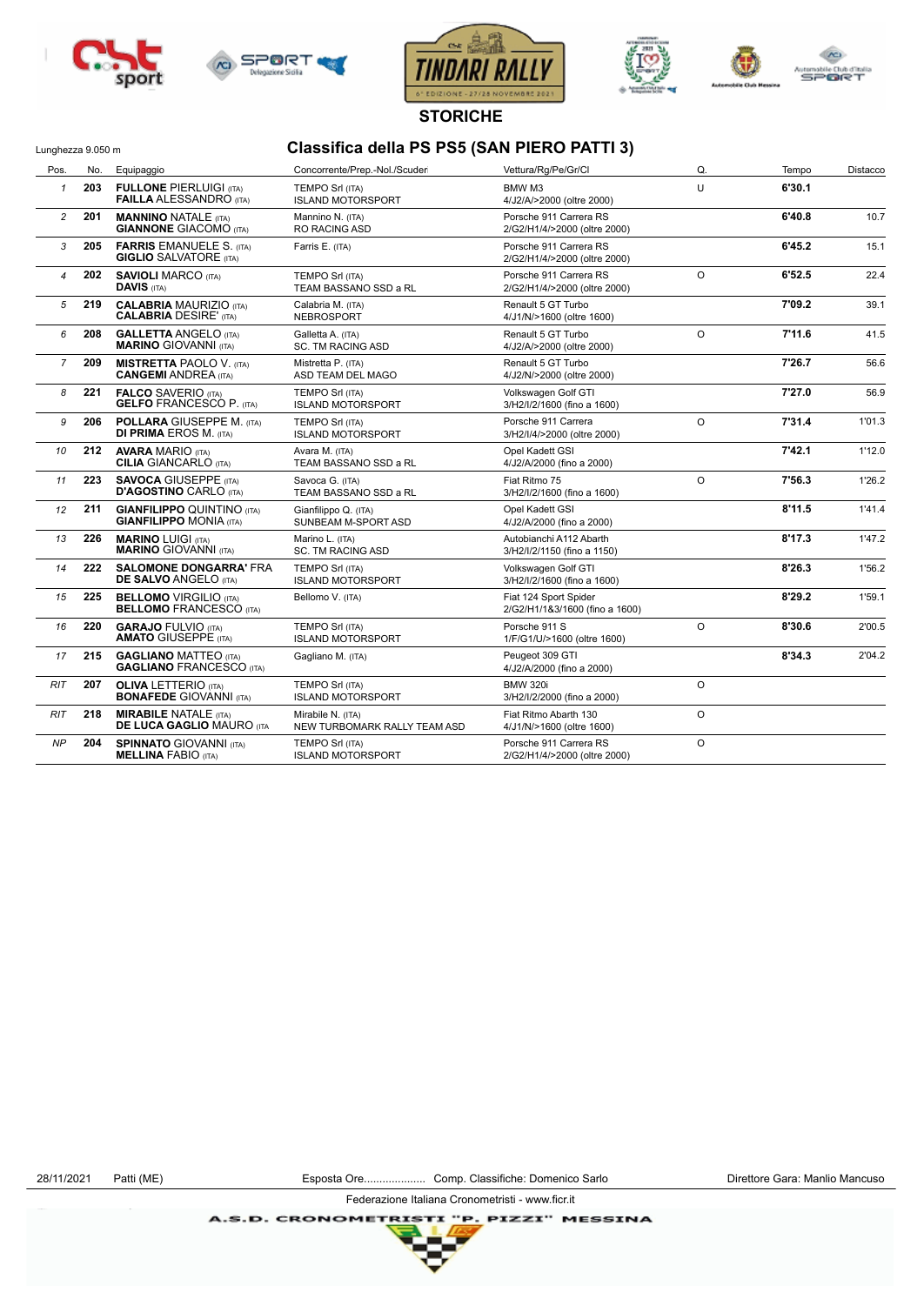







**STORICHE**

| Lunghezza Totale 44.150 m |  |
|---------------------------|--|

## Lunghezza Totale 44.150 m **Classifica dopo la PS PS5 (SAN PIERO PATTI 3) 1 / 2**

ie Dub d'Italia<br><mark>©l</mark>i≷ T

|              |                | Pos. Rg Cl     | Lungnezza Totale 44.150 m<br>No. | Equipaggio                                                     | UIASSIIIUA UUPU IA FU FUU (UAIV FILINU FATTI U)<br>Concorrente/Prep.-Nol./Vettura/ScuRg/Pe/Gr/Cl/Q |                                      | Pen.CO<br>Tempo | Tempo Totale<br>Pen.Varie | 1 <i>I</i> 4<br>Distacco |
|--------------|----------------|----------------|----------------------------------|----------------------------------------------------------------|----------------------------------------------------------------------------------------------------|--------------------------------------|-----------------|---------------------------|--------------------------|
| $\mathbf{1}$ | $1 \quad 1$    |                | 203                              |                                                                | <b>TEMPO Srl (ITA)</b>                                                                             | 4/J2/A                               | 32'58.1         | 32'58.1                   |                          |
|              |                |                |                                  | <b>FULLONE PIERLUIGI (ITA)</b>                                 | BMW M3                                                                                             | >2000 (oltre 2000)                   |                 |                           |                          |
|              |                |                |                                  | <b>FAILLA ALESSANDRO</b> (ITA)                                 | <b>ISLAND MOTORSPORT</b>                                                                           | U<br>2/G2/H1/4                       |                 |                           |                          |
| 2            | $\mathbf{1}$   | $\mathbf{1}$   | 201                              | <b>MANNINO NATALE (ITA)</b><br><b>GIANNONE GIACOMO (ITA)</b>   | Mannino N. (ITA)<br>Porsche 911 Carrera RS<br>RO RACING ASD                                        | >2000 (oltre 2000)                   | 33'31.7         | 33'31.7                   | 33.6                     |
| 3            | $\overline{a}$ | $\overline{c}$ | 205                              |                                                                | Farris E. (ITA)                                                                                    | 2/G2/H1/4                            | 33'38.8         |                           | 40.7                     |
|              |                |                |                                  | <b>FARRIS EMANUELE S. (ITA)</b>                                | Porsche 911 Carrera RS                                                                             | >2000 (oltre 2000)                   |                 | 33'38.8                   |                          |
|              |                |                |                                  | <b>GIGLIO</b> SALVATORE (ITA)                                  |                                                                                                    |                                      |                 |                           |                          |
| 4            | 3              | 3              | 202                              | <b>SAVIOLI MARCO (ITA)</b><br><b>DAVIS (ITA)</b>               | TEMPO Srl (ITA)<br>Porsche 911 Carrera RS<br>TEAM BASSANO SSD a RL                                 | 2/G2/H1/4<br>>2000 (oltre 2000)<br>O | 34'40.0         | 34'40.0                   | 1'41.9                   |
| 5            | $\overline{a}$ | $\overline{c}$ | 208                              | <b>GALLETTA ANGELO (ITA)</b>                                   |                                                                                                    | 4/J2/A                               | 35'31.1         |                           | 2'33.0                   |
|              |                |                |                                  | <b>MARINO GIOVANNI (ITA)</b>                                   | Galletta A. (ITA)<br>Renault 5 GT Turbo<br><b>SC. TM RACING ASD</b>                                | >2000 (oltre 2000)<br>O              |                 | 35'31.1                   |                          |
| 6            | 3              | $\overline{1}$ | 209                              |                                                                |                                                                                                    | 4/J2/N                               | 35'53.8         |                           |                          |
|              |                |                |                                  | <b>MISTRETTA PAOLO V. (ITA)</b><br><b>CANGEMI</b> ANDREA (ITA) | Mistretta P. (ITA)<br>Renault 5 GT Turbo<br>ASD TEAM DEL MAGO                                      | >2000 (oltre 2000)                   |                 | 35'53.8                   | 2'55.7                   |
| 7            | 4              | $\mathbf{1}$   | 212                              | <b>AVARA MARIO (ITA)</b>                                       | Avara M. (ITA)                                                                                     | 4/J2/A                               | 36'08.6         | 36'08.6                   | 3'10.5                   |
|              |                |                |                                  | <b>CILIA GIANCARLO (ITA)</b>                                   | Opel Kadett GSI<br>TÉAM BASSANO SSD a RL                                                           | 2000 (fino a 2000)                   |                 |                           |                          |
| 8            | 5              | $\overline{1}$ | 219                              | <b>CALABRIA MAURIZIO (ITA)</b>                                 | Calabria M. (ITA)                                                                                  | 4/J1/N                               | 36'55.8         | 36'55.8                   | 3'57.7                   |
|              |                |                |                                  | <b>CALABRIA DESIRE' (ITA)</b>                                  | Renault 5 GT Turbo<br>NEBROSPORT                                                                   | >1600 (oltre 1600)                   |                 |                           |                          |
| 9            | $\mathbf{1}$   | $\overline{1}$ | 221                              | <b>FALCO SAVERIO (ITA)</b>                                     | TEMPO Srl (ITA)                                                                                    | 3/H2/I/2                             | 37'32.4         | 37'32.4                   | 4'34.3                   |
|              |                |                |                                  | <b>GELFO FRANCESCO P. (ITA</b>                                 | Volkswagen Golf GTI<br><b>ISLAND MOTORSPORT</b>                                                    | 1600 (fino a 1600)                   |                 |                           |                          |
| 10           | $2 \quad 1$    |                | 206                              | <b>POLLARA GIUSEPPE M. (IT)</b>                                | <b>TEMPO Srl (ITA)</b>                                                                             | 3/H2/1/4                             | 38'13.3         | 38'13.3                   | 5'15.2                   |
|              |                |                |                                  | <b>DI PRIMA EROS M. (ITA)</b>                                  | Porsche 911 Carrera<br><b>ISLAND MOTORSPORT</b>                                                    | >2000 (oltre 2000)<br>O              |                 |                           |                          |
| 11           | 3 <sup>1</sup> | $\overline{c}$ | 223                              | <b>SAVOCA GIUSEPPE (ITA)</b>                                   | Savoca G. (ITA)                                                                                    | 3/H2/I/2                             | 38'17.8         | 38'17.8                   | 5'19.7                   |
|              |                |                |                                  | <b>D'AGOSTINO CARLO (ITA)</b>                                  | Fiat Ritmo 75<br>TEAM BASSANO SSD a RL                                                             | 1600 (fino a 1600)<br>O              |                 |                           |                          |
| 12           | 6              | $\overline{c}$ | 211                              | <b>GIANFILIPPO QUINTINO (IT</b>                                | Gianfilippo Q. (ITA)                                                                               | 4/J2/A                               | 38'47.5         | 38'47.5                   | 5'49.4                   |
|              |                |                |                                  | <b>GIANFILIPPO MONIA (ITA)</b>                                 | Opel Kadett GSI<br>SUNBEAM M-SPORT ASD                                                             | 2000 (fino a 2000)                   |                 |                           |                          |
| 13           | $\overline{4}$ | $\mathbf{1}$   | 226                              | <b>MARINO LUIGI (ITA)</b>                                      | Marino L. (ITA)                                                                                    | 3/H2/I/2                             | 40'00.5         | 40'00.5                   | 7'02.4                   |
|              |                |                |                                  |                                                                | Autobianchi A112 Abarth<br>SC. TM RACING ASD                                                       | 1150 (fino a 1150)                   |                 |                           |                          |
| 14           | 5              | 3              | 222                              | <b>MARINO GIOVANNI (ITA)</b><br><b>SALOMONE DONGARRA' F</b>    | <b>TEMPO Srl (ITA)</b>                                                                             | 3/H2/I/2                             | 40'22.2         |                           | 7'24.1                   |
|              |                |                |                                  |                                                                | Volkswagen Golf GTI                                                                                | 1600 (fino a 1600)                   |                 | 40'22.2                   |                          |
|              |                |                |                                  | <b>DE SALVO ANGELO (ITA)</b>                                   | <b>ISLAND MOTORSPORT</b>                                                                           |                                      |                 |                           |                          |
| 15           | 4              | $\mathbf{1}$   | 225                              | <b>BELLOMO VIRGILIO (ITA)</b>                                  | Bellomo V. (ITA)<br>Fiat 124 Sport Spider                                                          | 2/G2/H1/1&3<br>1600 (fino a 1600)    | 41'32.5         | 41'32.5                   | 8'34.4                   |
|              |                |                |                                  | <b>BELLOMO FRANCESCO (IT</b>                                   |                                                                                                    |                                      |                 |                           |                          |
| 16           | $\mathcal{I}$  | $\overline{1}$ | 220                              | <b>GARAJO FULVIO (ITA)</b>                                     | TEMPO Srl (ITA)                                                                                    | 1/F/G1/U                             | 41'37.7         | 41'37.7                   | 8'39.6                   |
|              |                |                |                                  | <b>AMATO GIUSEPPE (ITA)</b>                                    | Porsche 911 S<br><b>ISLAND MOTORSPORT</b>                                                          | >1600 (oltre 1600)<br>O              |                 |                           |                          |
| 17           | 7 3            |                | 215                              | <b>GAGLIANO MATTEO (ITA)</b>                                   | Gagliano M. (ITA)                                                                                  | 4/J2/A                               | 42'45.2         | 42'45.2                   | 9'47.1                   |
|              |                |                |                                  | <b>GAGLIANO FRANCESCO</b> (I)                                  | Peugeot 309 GTI                                                                                    | 2000 (fino a 2000)                   |                 |                           |                          |
| RIT          |                |                | 204                              | <b>SPINNATO GIOVANNI (ITA)</b>                                 | <b>TEMPO Srl (ITA)</b>                                                                             | 2/G2/H1/4                            |                 | <b>NP PS PS5</b>          |                          |
|              |                |                |                                  | <b>MELLINA FABIO (ITA)</b>                                     | Porsche 911 Carrera RS<br><b>ISLAND MOTORSPORT</b>                                                 | >2000 (oltre 2000)<br>O              |                 |                           |                          |
| RIT          |                |                | 207                              | <b>OLIVA LETTERIO</b> (ITA)                                    | TEMPO Srl (ITA)                                                                                    | 3/H2/I/2                             |                 | <b>RIT PS PS5</b>         |                          |
|              |                |                |                                  |                                                                | <b>BMW 320i</b><br><b>ISLAND MOTORSPORT</b>                                                        | 2000 (fino a 2000)<br>O              |                 |                           |                          |
| RIT          |                |                | 218                              | <b>BONAFEDE GIOVANNI (ITA)</b><br><b>MIRABILE NATALE (ITA)</b> | Mirabile N. (ITA)                                                                                  | 4/J1/N                               |                 | <b>RIT PS PS5</b>         |                          |
|              |                |                |                                  |                                                                | Fiat Ritmo Abarth 130                                                                              | >1600 (oltre 1600)                   |                 |                           |                          |
|              |                |                |                                  | DE LUCA GAGLIO MAURO                                           | NEW TURBOMARK RALLY TEAMO                                                                          | 3/H2/I/2                             |                 |                           |                          |
| RIT          |                |                | 224                              | <b>GIPPETTO ALFREDO (ITA)</b>                                  | Gippetto A. (ITA)<br>Volkswagen Golf GTI                                                           | 1600 (fino a 1600)                   |                 | <b>RIT PS PS4</b>         |                          |
|              |                |                |                                  | <b>DI BLASI PAOLA (ITA)</b>                                    | TEAM BASSANO SSD a RL                                                                              | $\circ$                              |                 |                           |                          |
| RIT          |                |                | 210                              | <b>MARGIOTTA OSCAR (ITA)</b>                                   | Margiotta O. (ITA)<br>Opel Kadett GTE                                                              | 3/H2/I/1&3<br>2000 (fino a 2000)     |                 | <b>NP PS PS3</b>          |                          |
|              |                |                |                                  | <b>MARGIOTTA DANILO (ITA)</b>                                  | RO RACING ASD                                                                                      |                                      |                 |                           |                          |
| RIT          |                |                | 217                              | <b>ANSORGE WALTER R. (ITA)</b>                                 | Ansorge W. (ITA)<br>Fiat Ritmo Abarth 130<br><b>CST SPORT</b>                                      | 4/J1/A<br>2000 (fino a 2000)<br>O    |                 | <b>NP PS PS3</b>          |                          |
| RIT          |                |                | 214                              | <b>ROTOLO ANTONINO (ITA)</b>                                   | De meo E. (ITA)                                                                                    | 4/J2/A                               |                 | <b>RIT PS PS2</b>         |                          |
|              |                |                |                                  | <b>DE MEO EMANUELE</b> (ITA)                                   | Peugeot 205 GTI                                                                                    | 2000 (fino a 2000)                   |                 |                           |                          |
|              |                |                |                                  | <b>DE MEO NATALE (ITA)</b>                                     |                                                                                                    | 3/H2/I/4                             |                 |                           |                          |
| RIT          |                |                | 213                              | <b>ROMANO</b> GIUSEPPE (ITA)                                   | Romano G. (ITA)<br>Lancia Beta Montecarlo                                                          | 2000 (fino a 2000)                   |                 | <b>NP PS PS1</b>          |                          |
|              |                |                |                                  | <b>SPECIALE GIUSEPPE (ITA)</b>                                 | PS START ASD                                                                                       | O                                    |                 |                           |                          |

28/11/2021 Patti (ME)

Federazione Italiana Cronometristi - www.ficr.it

A.S.D. CRONOMETRISTI "P. PIZZI" MESSINA